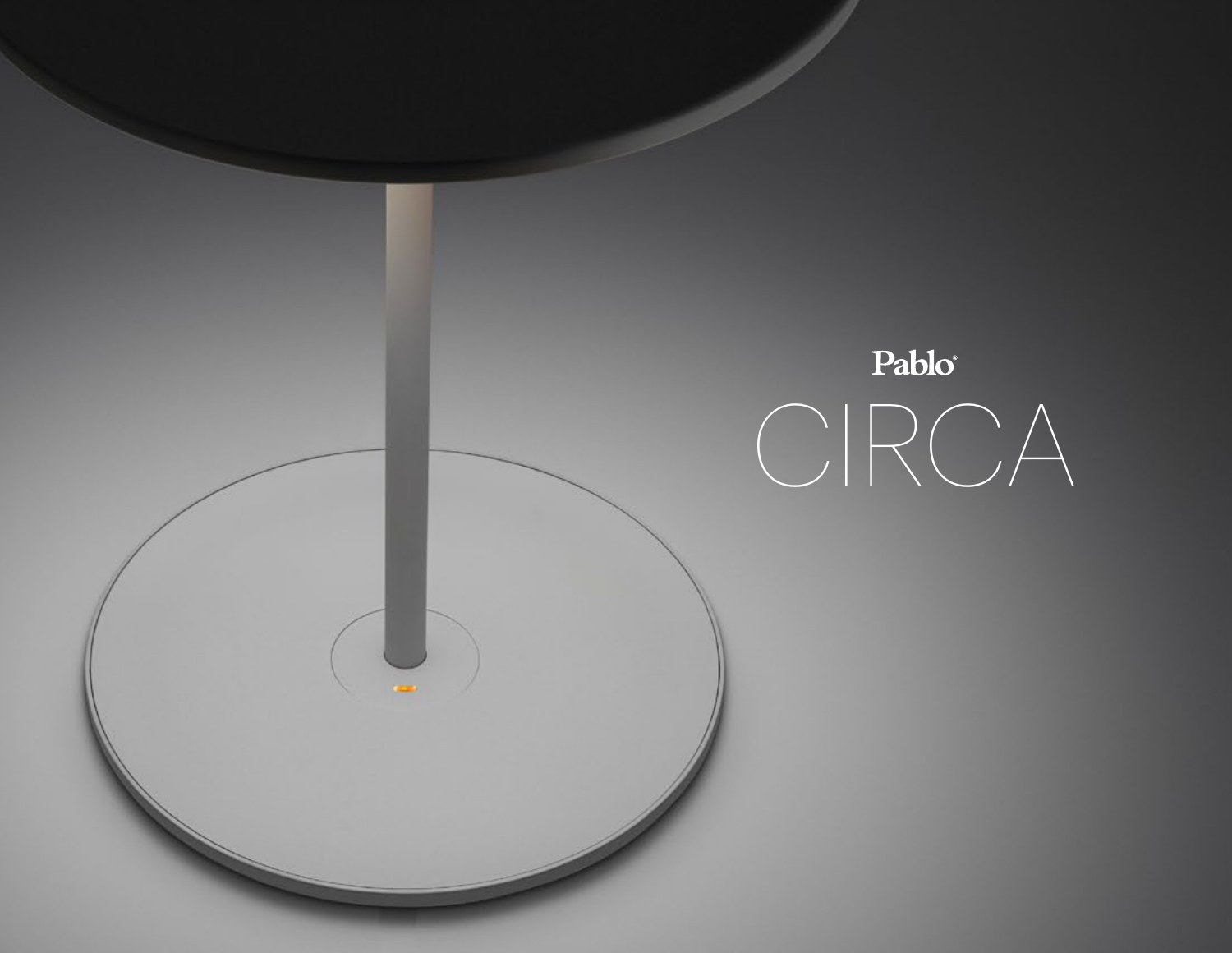# CIRCA

### **DESCRIPTION**

Circa's revolutionary flat-panel LED light source combines seamless movement with warm and balanced illumination for any environment and every task. With its 45° shade tilt and 360° shade rotation, Circa redefines the ambient lighting category. Available in table, floor, wall and pendant models.

### **DESIGNER**

Pablo Studio 2013

### MATERIALS

- ABS shade
- Polycarbonate lens assembly
- Aluminum stem
- ABS base with steel insert (Circa Table only)
- Steel base (Circa Floor only)
- Aluminum / steel pedestal (Circa Floor only)
- ABS canopy (Circa Pendant only)
- ABS wall mount cover (Circa Wall only)

### FEATURES

- 360° shade rotation
- 45° shade tilt in two directions
- 4-stage dim control
- USB charging port (Circa Table, Floor and Wall)
- Glare-free illumination
- Ships flat-packed

### SPECIFICATIONS

- Voltage: 120V or 240V 60Hz
- Power consumption: 8.5W
- Color temperature: 2700K
- Luminosity: 380 Lumens
- Luminaire efficacy: 45 Lumens/Watt
- Color Rendition Index: 85 CRI
- 50K hour lifespan
- Pendant cord length: 10' (244cm)
- Table, Floor and Wall cord length: 8' (244cm)
- Global multi-plug adapter available
- Title 20 Compliant
- Certifications: ETL, CE, RoHS